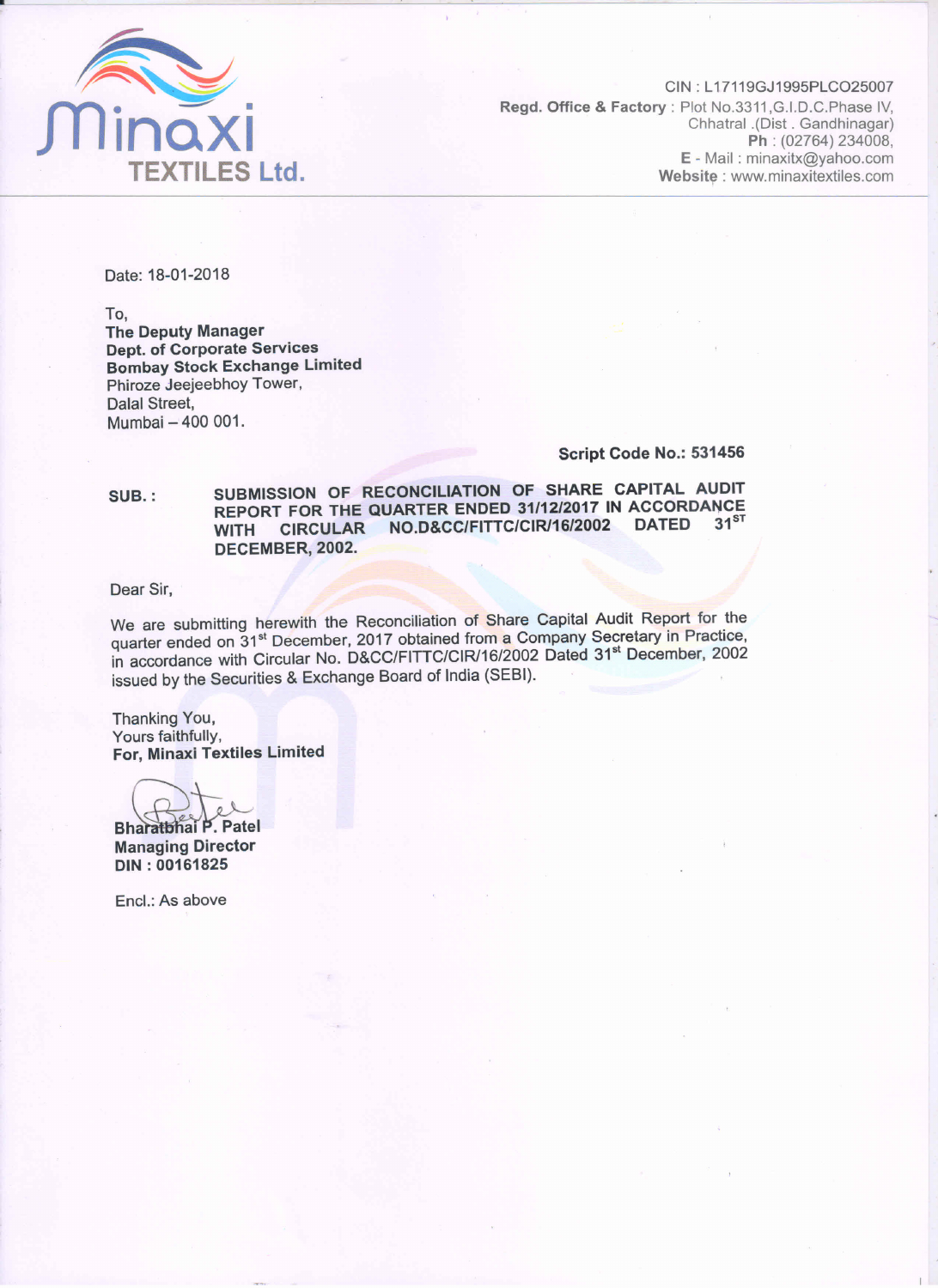## **ASHOK P. PATHAK & CO. Company Secretaries**

F-904, Titanium City Certre, 100 ft. Anand Nagar Road, Near Indian Oil Petrol Pump, Satellite, Ahmedabad - 380015 (0) 079-269341 23 Mobile : 09327002122 E-mail : csashokppathak@gmail.com

#### $31 - 12 - 2017$  $\mathbf{1}$ . For Quarter Ended ISIN INE952C01028  $2<sup>1</sup>$  $\overline{\mathbf{z}}$ .1/- each  $\overline{3}$ . Face Value Name of the Company ( **Minaxi Textiles Limited**   $\overline{4}$ . Plot No.3311, G.I.D.C., Phase-IV, Chhatral, Taluka : Kalol, Dist.: Gandhinagar - 382729, Gujarat.  $5<sub>1</sub>$ Registered Office Plot No.3311, G.I.D.C., Phase-IV, Chhatral, Taluka : Correspondence Address 6. Kalol, Dist.: Gandhinagar - 382729, Gujarat.  $(02764) 234008 / 234142$ 7. Telephone & Fax Nos. 8. Email Address minaxitx@yahoo.com Bombay Stock Exchange Limited (BSE) 9. Names of the Stock Exchange where the Company's securities are listed Number of shares % of Total 10. Issued Capital 61800000 \* 100.00% 11. Listed Capital (Exchange-wise) BSE 49416000 79.96% 12. Held in dematerialized form in CDSL 8600939 13.92% 13. Held in dematerialized from NSDL 38829462 62.83% 1985599  $3.21%$ 14. Physical 15. Total No. of shares  $(12+13+14)$  $49416000$ . 79.96%  $*$ There is a difference of 16. Reason for difference if any, between (10& 11), (10&15), (11&15) 12384000 shares in (10&11) and (10&15) as the shares  $\lambda T H$

**RECONCILIATION OF SHARE CAPITAL AUDIT** 

**Contd. ..2** 

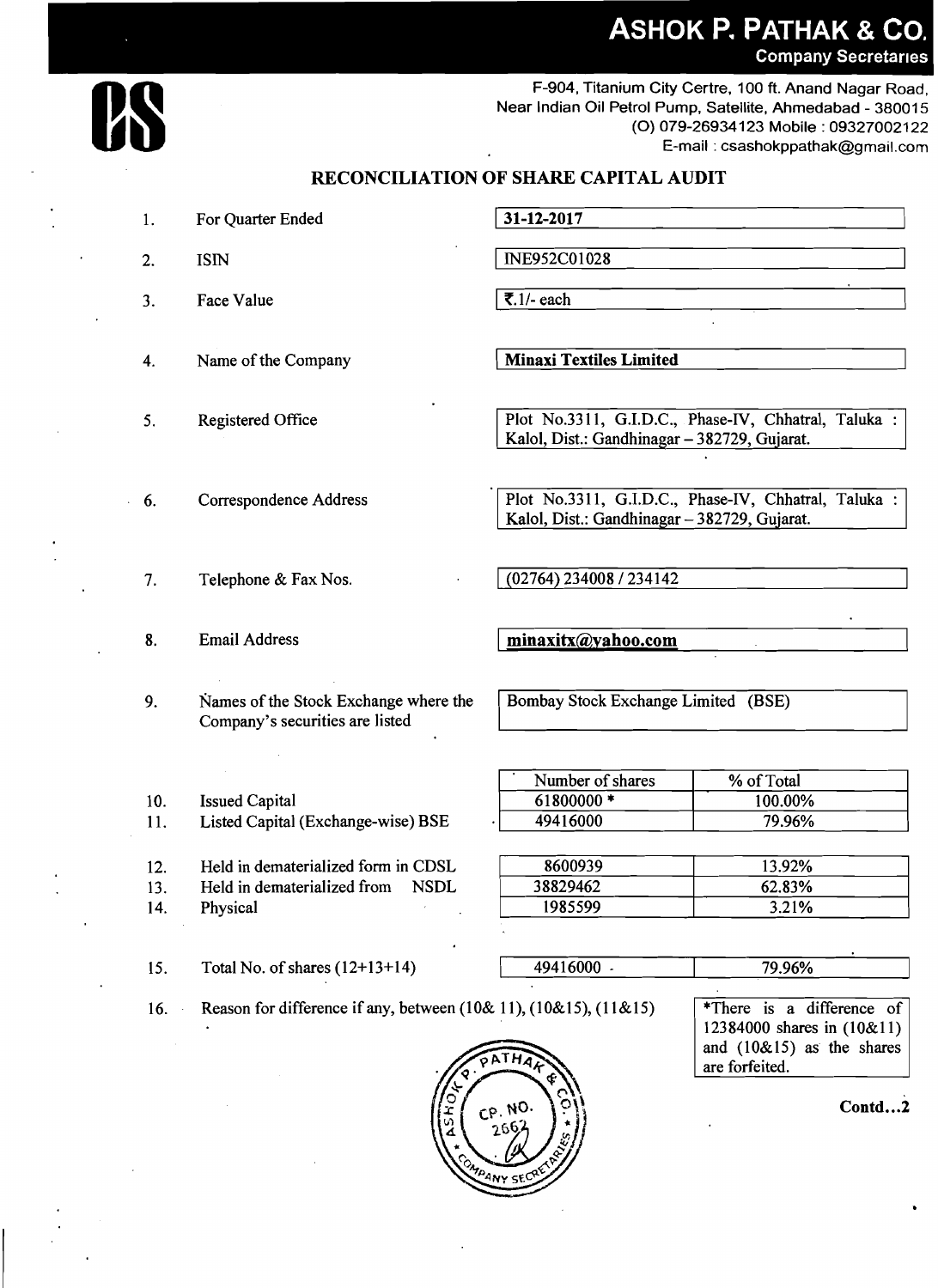# **ASHOK P. PATHAK & CO. Company Secretaries**



F-904, Titanium City Certre, 100 ft. Anand Nagar Road,<br>Near Indian Oil Petrol Pump, Satellite, Ahmedabad - 380015<br>(O) 079-26934123 Mobile : 09327002122<br>E-mail : csashokppathak@gmail.com Near Indian Oil Petrol Pump, Satellite, Ahmedabad - 380015 (O) 079-26934123 Mobile : 09327002122 E-mail : csashokppathak@gmail.com ... **112** /I ...

17. Certifying the details of changes in share capital during the quarter under consideration as per Table Show

| <b>Particulars</b>           | No. of<br>shares | Applied/<br>Not applied<br>for listing | <b>Listed on</b><br><b>Stock</b><br><b>Exchanges</b><br>(Specify<br>Names) | Whether<br>intimated to<br><b>CDSL</b> | Whether<br>intimated<br>to NSDL | In-principal<br>approval<br>pending for<br><b>SE</b> (Specify<br>Names) |
|------------------------------|------------------|----------------------------------------|----------------------------------------------------------------------------|----------------------------------------|---------------------------------|-------------------------------------------------------------------------|
| <b>Rights</b>                | Nil              | Nil                                    | N.A.                                                                       | N.A.                                   | N.A.                            | N.A.                                                                    |
| <b>Bonus</b>                 | Nil              | Nil                                    | N.A.                                                                       | N.A.                                   | N.A.                            | N.A.                                                                    |
| Preferential<br><b>Issue</b> | Nil              | Nil                                    | N.A.                                                                       | N.A.                                   | N.A.                            | N.A.                                                                    |
| <b>ESOPs</b>                 | Nil              | Nil                                    | N.A.                                                                       | N.A.                                   | N.A.                            | N.A.                                                                    |
| Amalgamation                 | Nil              | Nil                                    | N.A.                                                                       | N.A.                                   | N.A.                            | N.A.                                                                    |
| Conversion                   | Nil              | Nil                                    | N.A.                                                                       | N.A.                                   | N.A.                            | N.A.                                                                    |
| <b>Buyback</b>               | Nil              | Nil                                    | N.A.                                                                       | N.A.                                   | N.A.                            | N.A.                                                                    |
| Capital                      | Nil              | Nil                                    | N.A.                                                                       | N.A.                                   | N.A.                            | N.A.                                                                    |
| Reduction                    |                  |                                        |                                                                            |                                        |                                 |                                                                         |
| Forfeiture                   | <b>Nil</b>       | <b>Nil</b>                             | N.A.                                                                       | N.A.                                   | N.A.                            | N.A.                                                                    |
| Any Other                    | Nil              | Nil                                    | N.A.                                                                       | N.A.                                   | N.A.                            | N.A.                                                                    |

- 18. Register of Members is updated (Yes/No). If not, updated up to which date
- 19. Reference of previous quarter with regards to excess dematerialized shares, if any
- 20. Has the company resolved the matter mentioned in point no.19 above in the current quarter? If not, reason why?
- 21. Mentioned the total no. of requests, if any, confirmed after 21 days and the total no. of request pending beyond 21 days with the reason for delay

| Total No.of demat requests    | No. of request | No. of shares | Reason for delay |
|-------------------------------|----------------|---------------|------------------|
| Confirm after 21 days         | Nil            | <b>Nil</b>    | Not applicable   |
| Pending for more than 21 days | Nil            | Nil           | Not applicable   |
|                               |                | œ             | Contd3           |



Yes

N.A.

 $\overline{\text{N.A.}}$